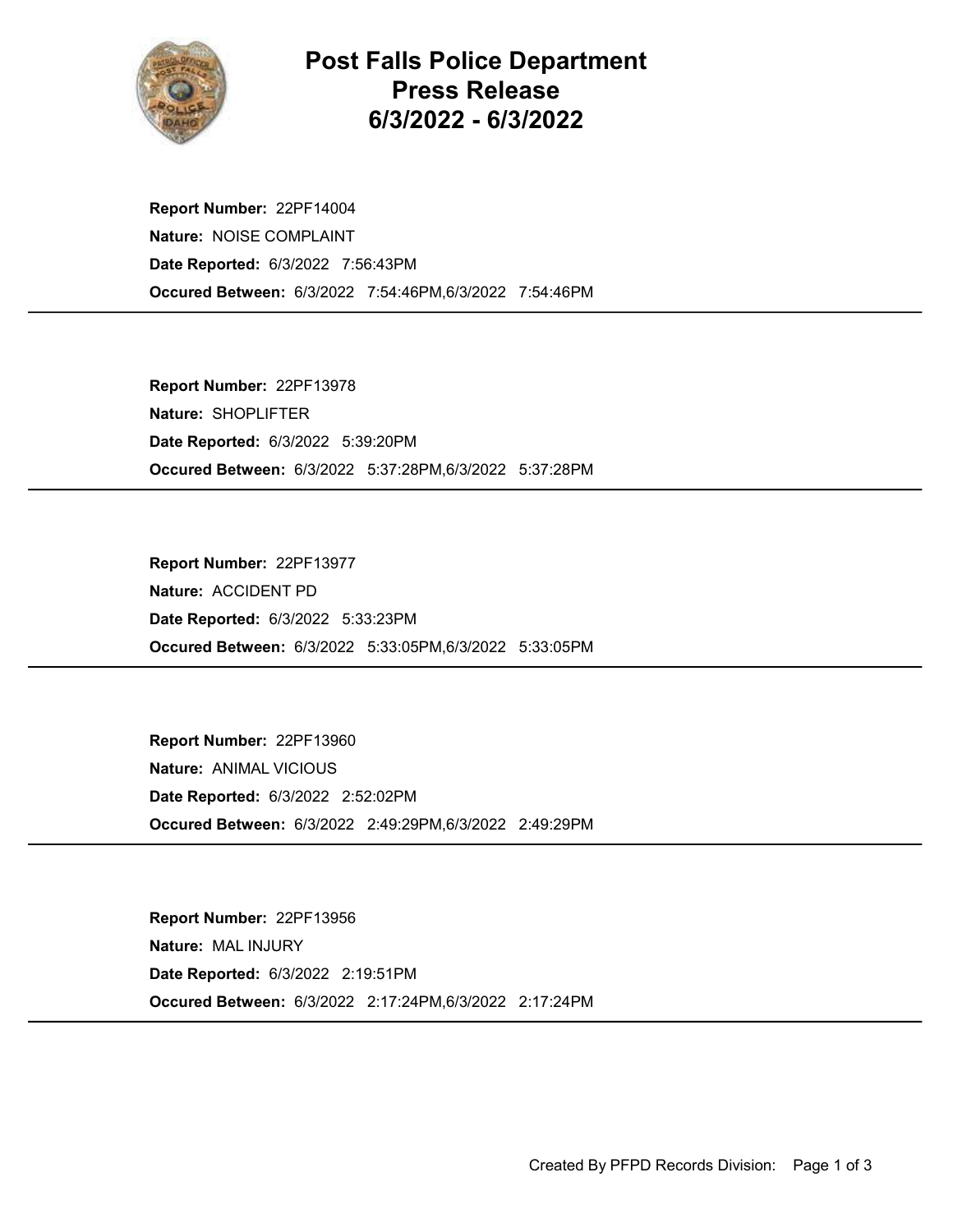Occured Between: 6/3/2022 12:36:49PM,6/3/2022 12:36:53PM Report Number: 22PF13942 Nature: ACCIDENT PD Date Reported: 6/3/2022 12:38:11PM

Occured Between: 6/3/2022 12:19:53PM,6/3/2022 12:19:53PM Report Number: 22PF13940 Nature: CHILD ABUSE Date Reported: 6/3/2022 12:31:38PM

Occured Between: 6/3/2022 10:44:52AM,6/3/2022 10:44:52AM Report Number: 22PF13931 Nature: INFORMATION Date Reported: 6/3/2022 10:46:23AM

Occured Between: 6/3/2022 9:25:39AM,6/3/2022 9:25:39AM Report Number: 22PF13918 Nature: TRAFFIC OFFENSE Date Reported: 6/3/2022 9:27:39AM

Occured Between: 6/3/2022 4:48:30AM,6/3/2022 4:48:30AM Report Number: 22PF13903 Nature: ACCIDENT INJURY Date Reported: 6/3/2022 4:49:38AM

Occured Between: 6/3/2022 2:10:57AM,6/3/2022 2:10:57AM Report Number: 22PF13900 Nature: AGENCY ASSIST Date Reported: 6/3/2022 2:11:46AM